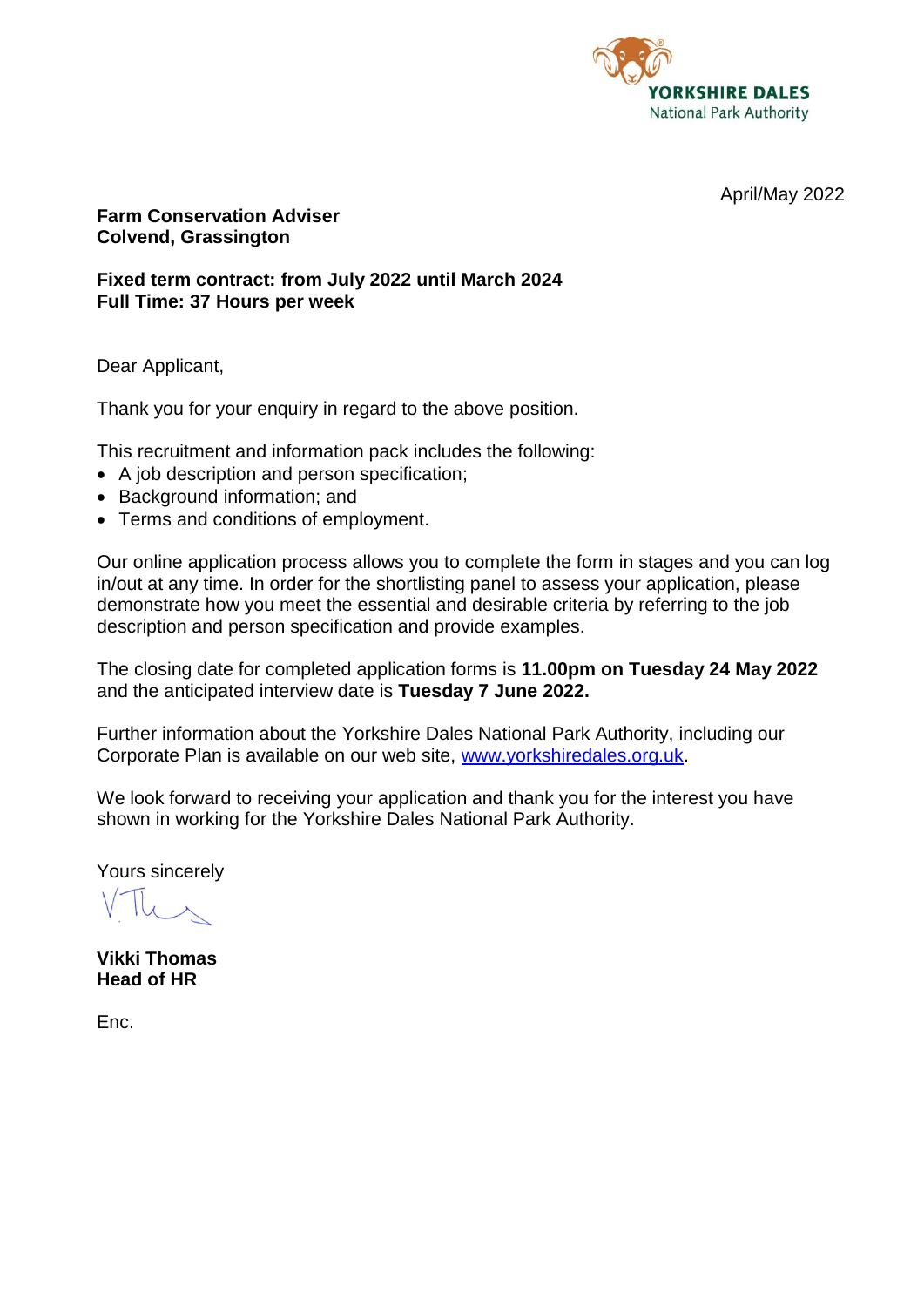## **YORKSHIRE DALES NATIONAL PARK AUTHORITY JOB DESCRIPTION**

| <b>JOB TITLE:</b>       | <b>Farm Conservation Adviser</b>        |
|-------------------------|-----------------------------------------|
| GRADE:                  | Band D                                  |
| LOCATION:               | Grassington                             |
| <b>RESPONSIBLE TO:</b>  | <b>Senior Farm Conservation Officer</b> |
| <b>RESPONSIBLE FOR:</b> | No line management responsibility       |

# **OBJECTIVES OF THE POST**

To increase the value and impact of agri-environment schemes, particularly the Catchment Sensitive Farming initiative, Countryside Stewardship and other rural development services that contribute to the achievement of National Park purposes.

# **DUTIES AND RESPONSBILITIES**

To improve delivery and take-up of measures through the Catchment Sensitive Farming initiative, and other agri-environment and rural development schemes by:

- actively promoting the range of schemes to farmers and land managers;
- acting as a 'first point of contact' for enquiries on the full range of schemes above (consulting as appropriate with other bodies or 'signposting' to other sources of advice);
- providing advice and assistance to farmers and land managers wishing to apply for Catchment Sensitive Farming or other agri-environment funding.
- Organising and delivering water and air quality related events to farmers.

Carry out farm site visits and compile environmental appraisals/reports identifying environmental priorities for the farm.

Facilitate the preparation of applications, particularly to the Countryside Stewardship scheme (targeting locations, developing project ideas, assembling funding packages, ensuring links with planning considerations etc.).

Identify projects and farms that could benefit from local and national funding streams and which would advance National Park purposes. Carry out proactive advisory visits to farmers and persuade them to enter their land into appropriate schemes.

To maintain effective liaison with officers across the Authority, and between the Authority and the range of other bodies providing on-farm support (including Natural England, Environment Agency, Rivers Trusts, Farmer Network, Local Enterprise Partnerships).

To contribute to the Authority's corporate projects and working groups.

To comply with the requirements of the Authority's Health and Safety Policy and Codes of Practice.

Such other duties as are commensurate with the objectives and grade of the post, as directed from time to time by the Chief Executive.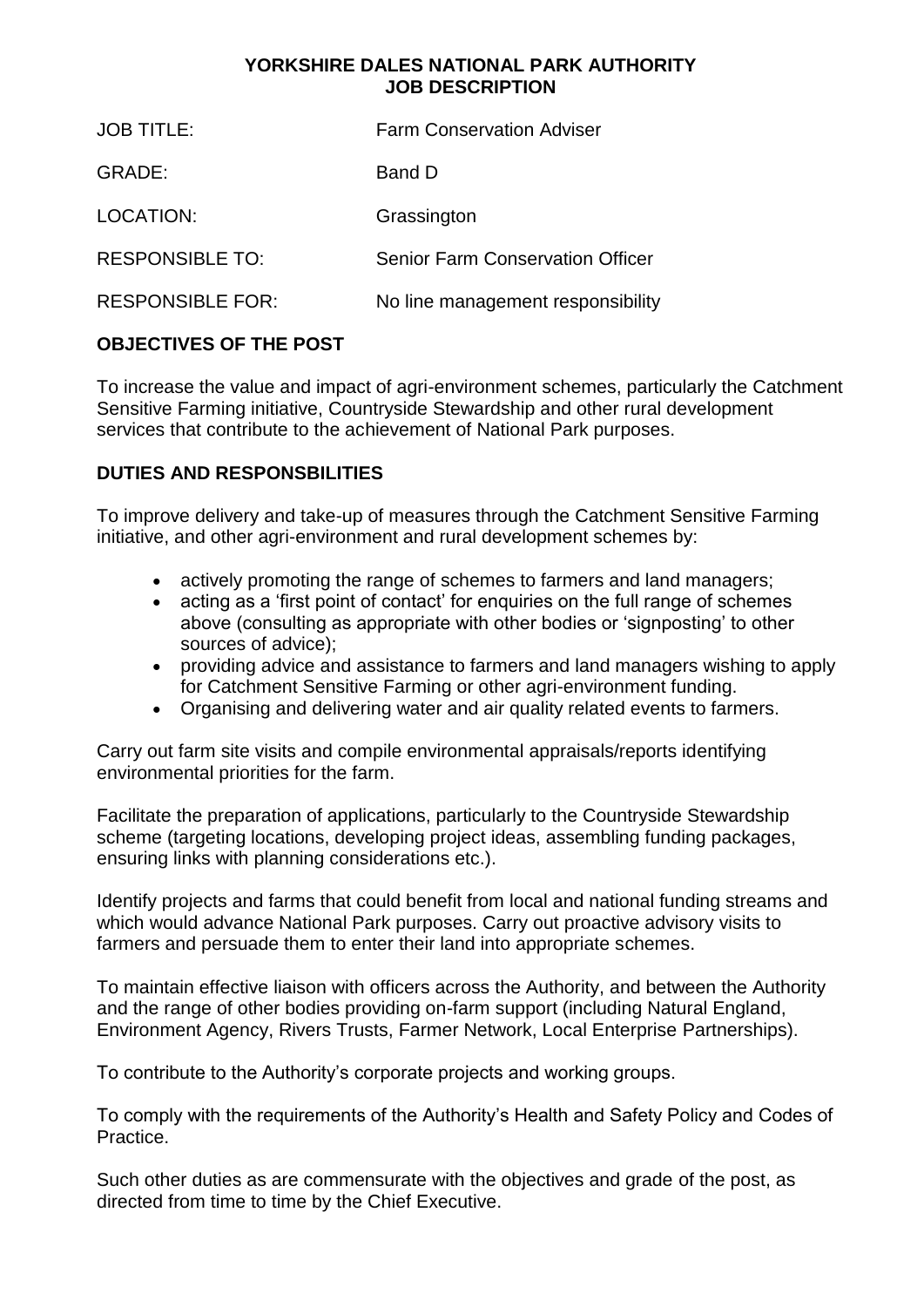# **PERSON SPECIFICATION**

| <b>QUALIFICATIONS</b>                                                   | <b>Essential</b> | <b>Desirable</b> |
|-------------------------------------------------------------------------|------------------|------------------|
| A level 6 (degree level) qualification in a conservation or             |                  |                  |
| environmental subject.                                                  |                  |                  |
| Other qualifications may be acceptable if a high level of               |                  |                  |
| knowledge and experience of farm conservation can be                    |                  |                  |
| demonstrated.                                                           |                  |                  |
| <b>EXPERIENCE</b>                                                       |                  |                  |
| At least 2 years of experience of providing advice and support on       | $\checkmark$     |                  |
| current agri-environment schemes to farmers and land managers.          |                  |                  |
| An understanding of upland farming and land management                  |                  |                  |
| Practical experience of surveying, interpreting land management         |                  |                  |
| information, identifying conservation opportunities and producing       | ✓                |                  |
| farm plans.                                                             |                  |                  |
| Experience of reducing water pollution risk within an agricultural      |                  | $\checkmark$     |
| context and/or delivering catchment sensitive farming advice            |                  |                  |
| Knowledge of existing agricultural support schemes including            |                  |                  |
| Basic Payment and the new government future farming and                 |                  | ✓                |
| productivity schemes                                                    |                  |                  |
| Experience of accessing public funding and/or developing and            |                  | ✓                |
| managing projects                                                       |                  |                  |
| <b>SKILLS AND PERSONAL QUALITIES</b>                                    |                  |                  |
| Access to a car or access to a means of mobility support to meet        |                  |                  |
| demands of the post (if driving must have a current valid driving       | ✓                |                  |
| licence and appropriate insurance)                                      |                  |                  |
| Excellent communication and inter-personal skills                       | $\checkmark$     |                  |
| Capable of dealing sensitively with local communities, farmers          | $\checkmark$     |                  |
| and land owners                                                         |                  |                  |
| Proficient in the use of IT, including Microsoft Office software        | $\checkmark$     |                  |
| Physically able to carry out fieldwork in upland terrain                |                  |                  |
| Excellent organisational skills with the ability to prioritise workload | ✓                |                  |
| effectively to meet deadlines and manage competing demands              |                  |                  |
| Personal style and experience that gives the individual credibility     | ✓                |                  |
| with the farming community.                                             |                  |                  |
| Commitment to the principles of environmentally sustainable             | ✓                |                  |
| farming practices.                                                      |                  |                  |
| A positive and pragmatic approach, with an ability to find creative     | ✓                |                  |
| solutions.                                                              |                  |                  |
| <b>Commitment to National Park purposes</b>                             | ✓                |                  |
| A supportive and co-operative team member with the ability to           |                  |                  |
| work independently using own initiative and as part of a multi-         |                  |                  |
| disciplinary team.                                                      |                  |                  |
| Able to use GIS software, particularly QGIS                             |                  |                  |
| Safe and compliant data collection and data management skills           |                  |                  |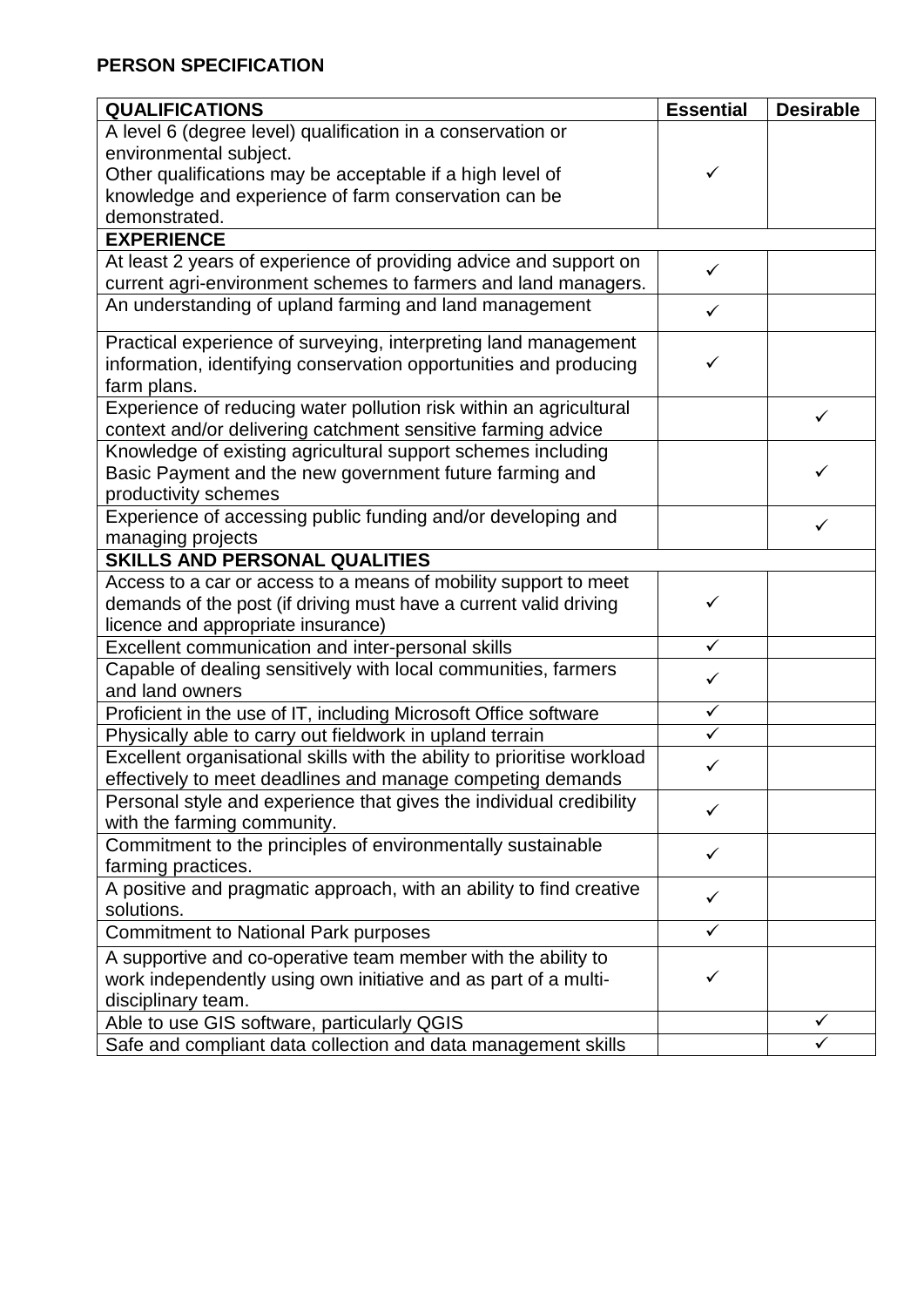

**Farm Conservation Adviser Based at Colvend, Grassington**

# **Background**

The Yorkshire Dales National Park was designated in 1954 in recognition of its extraordinary natural beauty, the diversity of its wildlife habitats, its rich cultural heritage and its fantastic opportunities for outdoor recreation. It is a dramatic upland dissected by numerous long glaciated valleys or dales with a resident population of over 23,000 people. The area is a working landscape, with agriculture, quarrying and tourism, offering the main employment opportunities. Indeed, it is the long history of people settling in and working this harsh environment that has created a cultural landscape recognised today as one of the most distinctive in Western Europe.

The Park is looked after by the Yorkshire Dales National Park Authority and it's the Authority's job to care for this very special place and its communities and to help people understand and share in it.

The National Park was extended to the north and west on 1 August 2016, it now covers an area of 2,179 square kilometres (841 square miles).

It is one of a family of 15 National Parks in the UK, protected for future generations to enjoy. Truly Britain's breathing spaces.

From 1974 the whole of the Yorkshire Dales National Park was administered by a Committee of North Yorkshire County Council but, as a result of the Environment Act 1995, the new National Park Authority was established on 1<sup>st</sup> April 1997. The Authority remains within the framework of local government but is independent of the counties and districts. The Authority now consists of both county council and district council representatives as well as parish representatives and members appointed by the Secretary of State.

The 1995 Environment Act revised and updated the purposes of national parks which are:

"conserving and enhancing the natural beauty, wildlife and cultural heritage of the areas, and promoting opportunities for the understanding and enjoyment of the special qualities of those areas by the public".

In pursuing these purposes, the Authority:

"shall seek to foster the economic and social wellbeing of communities within the National Park."

The National Park Authority is advised by the Chief Executive (National Park Officer), who is supported by approximately 165 staff.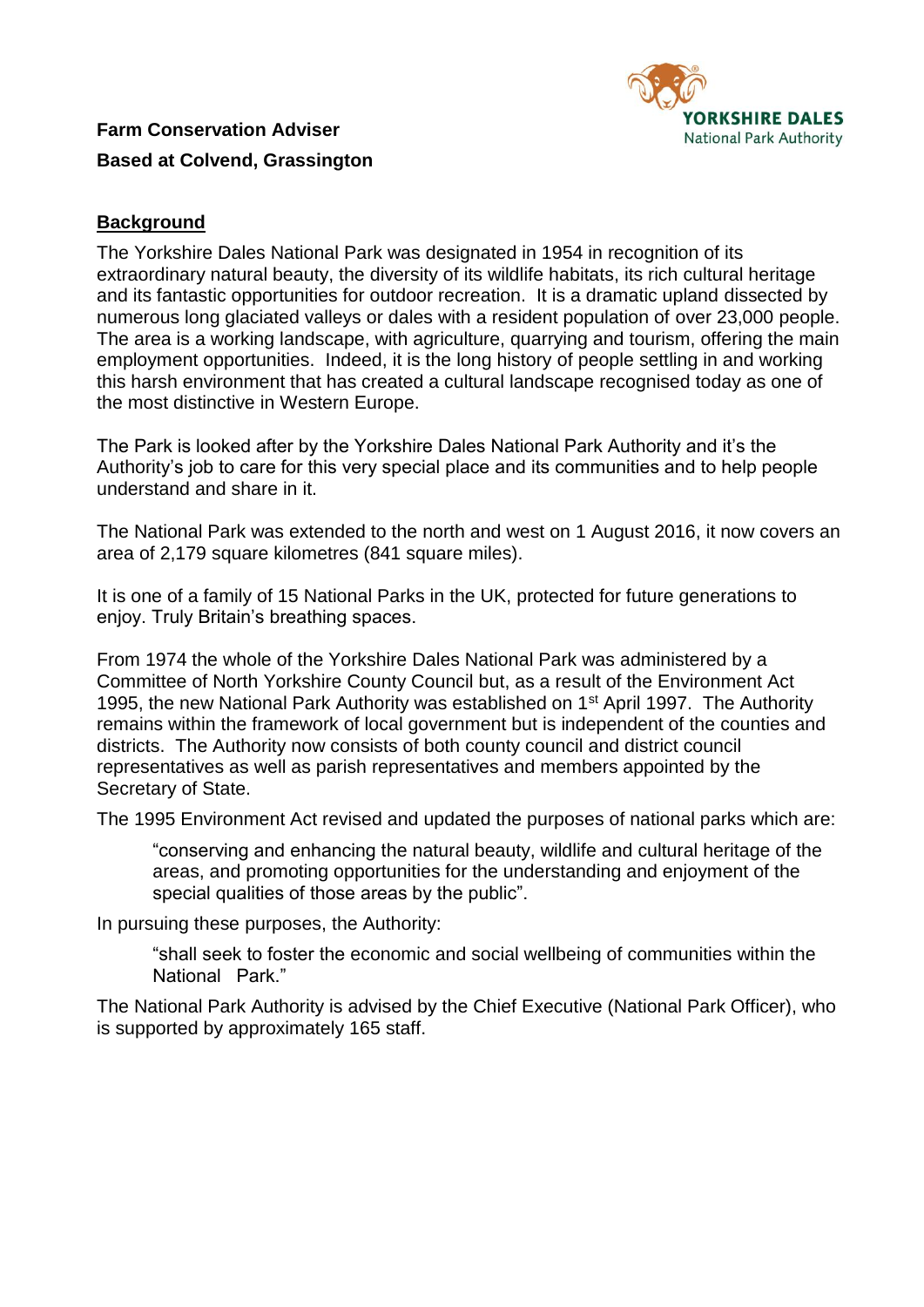

## **Terms and condition of employment**

## **Pay**

This role has been confirmed as a Band D Salary: £23,484 to £30,095 per annum

## **Work Base**

Colvend, Grassington, Near Skipton, BD23 5LB, with the potential to work part of the week at home and/or at our Bainbridge office. There will be travel within the Park required as part of the role.

## **Pension**

Staff meeting the minimum criteria are automatically brought into the Local Government Pension Scheme (LGPS), unless they elect otherwise.

#### **Hours of Work**

The hours of work are 37 hours per week.

A flexitime scheme is in operation. This allows you to vary your start and finish times within set parameters to help your work fit in with your social and domestic responsibilities. If you have accrued sufficient time, the scheme allows you to take up to 12 days extra leave during the year.

#### **Holidays**

The holiday entitlement is based on length of continuous service within Local Government or related employment and calculated on a pro rata basis for part time staff.

On commencement of employment: 25 days.

After 1-year continuous service: 26 days.

After 2 years' continuous service: 27 days.

After 3 years' continuous service: 28 days.

After 4 years' continuous service: 29 days.

After 5 years' continuous service: 30 days.

Plus Bank Holidays.

#### **Training and Development**

The Authority is committed to the professional and personal training and development of its staff. To support this, the Authority has achieved the national Investors in People (IIP) Standard.

An appraisal scheme is in place for all staff and opportunities to undertake in-house and external training programmes are available.